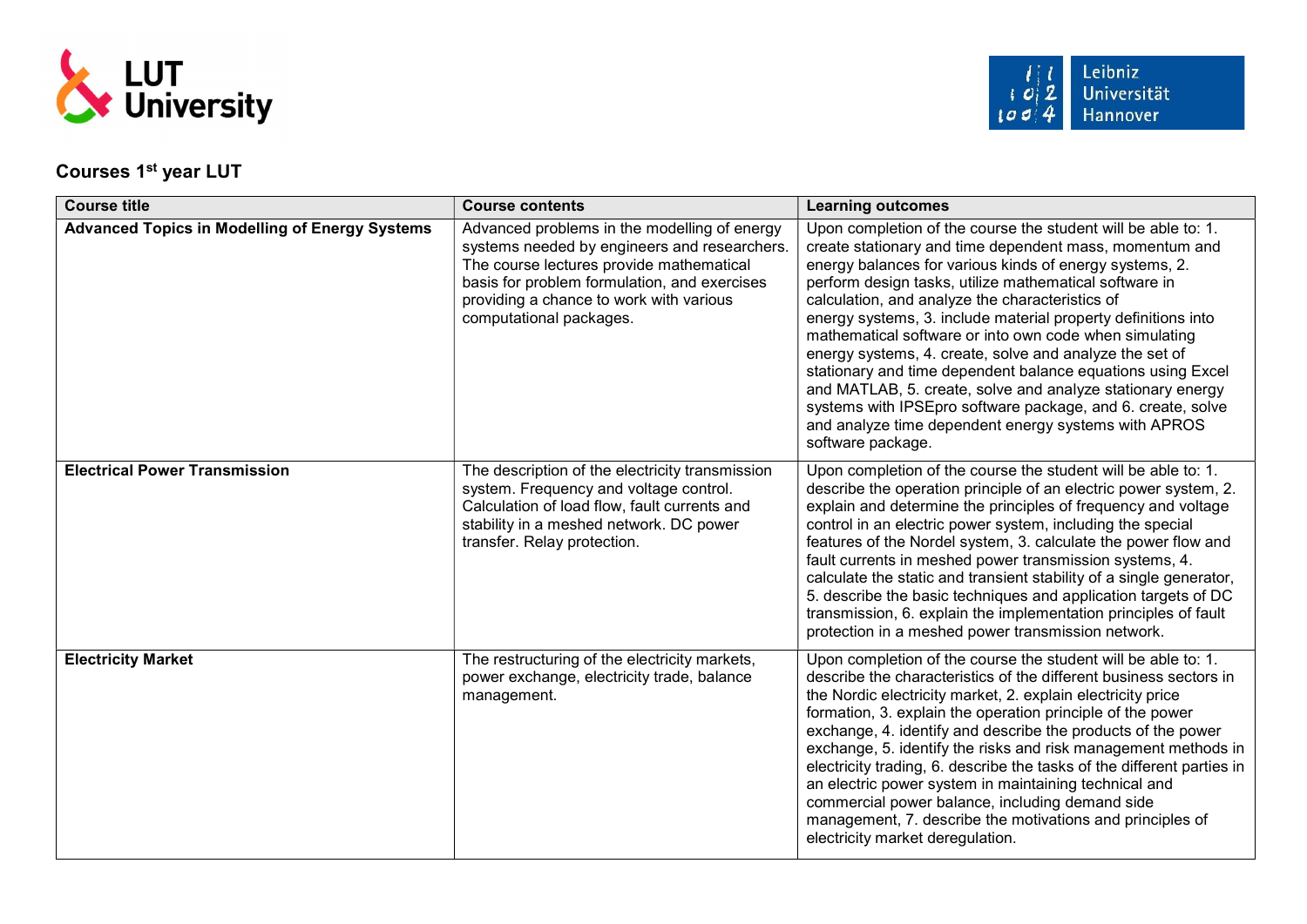| <b>Energy and Society</b> | The course focuses on societal, political,<br>historical and cultural perspectives on energy<br>systems development and ongoing energy<br>transition. The course's approach to the energy<br>systems is sociotechnical, which means that<br>social processes and human agency shape<br>technology and energy system as much as<br>technology and energy system shape social<br>processes and everyday modern way of living.<br>The five approaches of the course are 1)<br>energy systems as sociotechnical systems, 2)<br>energy policy and actor groups, 3) historical<br>approach to energy system change, 4) cultural<br>framing of energy technology, 5) interplay of<br>energy market entrants, energy prosumers and<br>large energy companies. In addition, during the<br>course students plan together with teacher an<br>energy seminar on some of the most topical,<br>ongoing energy discussion (e.g. geopolitics,<br>energy conservation and efficiency, hydrogen<br>economy, power-to-X) | Upon completion of the course the student will be able to:<br>perceive energy systems as sociotechnical systems<br>2.<br>understand societal, political, historical and cultural<br>aspects of energy system change<br>analyse how different actor groups such as corporate<br>representatives, entrepreneurs, industry associations,<br>politicians and media representatives influence ongoing<br>energy transition<br>argument and write own perspectives as experts and<br>4.<br>engage with wider societal discussions on some<br>aspects of energy  |
|---------------------------|-------------------------------------------------------------------------------------------------------------------------------------------------------------------------------------------------------------------------------------------------------------------------------------------------------------------------------------------------------------------------------------------------------------------------------------------------------------------------------------------------------------------------------------------------------------------------------------------------------------------------------------------------------------------------------------------------------------------------------------------------------------------------------------------------------------------------------------------------------------------------------------------------------------------------------------------------------------------------------------------------------|-----------------------------------------------------------------------------------------------------------------------------------------------------------------------------------------------------------------------------------------------------------------------------------------------------------------------------------------------------------------------------------------------------------------------------------------------------------------------------------------------------------------------------------------------------------|
| <b>Energy Economics</b>   | Use of energy statistics. Profitability of energy<br>projects. The variation in energy demand and<br>duration curves. Energy markets.<br>Environmental impacts in energy production,<br>especially carbon dioxide emissions. Energy<br>Union and Finland. Impact of emissions trading<br>on electricity prices and energy tariffs. Energy<br>taxation. Peat production and its effect in<br>Finland. Climate and energy strategy. Fuel<br>supply and economics. Energy vision 2050.                                                                                                                                                                                                                                                                                                                                                                                                                                                                                                                   | After completion of the course, students will be able to utilise<br>energy economic calculation methods and to calculate the<br>additional cost in the energy production costs caused by<br>emission trading. Students will be able to describe the basic<br>concepts of Finnish energy economics and explain the structure<br>of energy taxation in Finland, and calculate the energy taxes of<br>fuels. Students will understand the structure of energy tariffs<br>and will be able to compile a duration curve of the consumption<br>curve of energy. |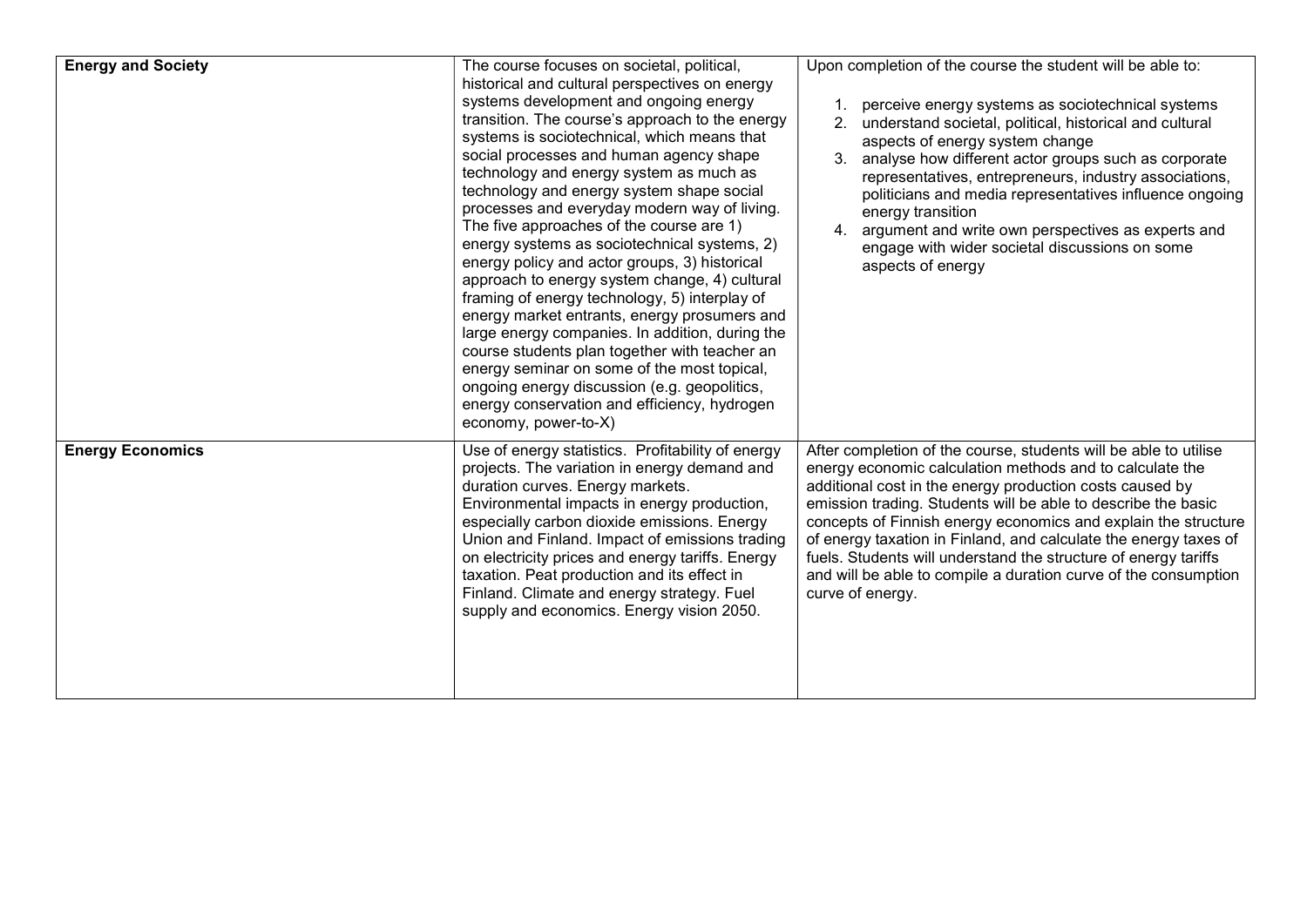| <b>Energy Efficiency</b> | The course provides the student with an<br>introduction to the significance and<br>development potential of energy efficiency in<br>energy production, transmission, distribution<br>and end use. The focus is on electric energy<br>and systems approach. The lecture topics are<br>the efficiency of energy production processes,<br>the efficiency of electricity transmission and<br>distribution and the efficiency of energy end<br>use. The course is arranged as a series of<br>lectures delivered by experts. The lecture<br>topics may vary from year to year.                                                                                                                                                                                                                                                                                                                                                                                                                                              | Upon completion of the course the student will be able to: 1.<br>determine actions for the energy efficiency of the energy<br>conversion process, 2. estimate the overall energy efficiency of<br>the energy conversion system, 3. identify applications of electric<br>energy usage and apply methods that can be used to improve<br>the energy efficiency.                                                                                                                            |
|--------------------------|-----------------------------------------------------------------------------------------------------------------------------------------------------------------------------------------------------------------------------------------------------------------------------------------------------------------------------------------------------------------------------------------------------------------------------------------------------------------------------------------------------------------------------------------------------------------------------------------------------------------------------------------------------------------------------------------------------------------------------------------------------------------------------------------------------------------------------------------------------------------------------------------------------------------------------------------------------------------------------------------------------------------------|-----------------------------------------------------------------------------------------------------------------------------------------------------------------------------------------------------------------------------------------------------------------------------------------------------------------------------------------------------------------------------------------------------------------------------------------------------------------------------------------|
| <b>Energy Resources</b>  | The course provides an overview on the<br>availability of energy resources and related<br>emissions and techno-economic maturity of<br>related energy conversion technologies, which<br>induces a fundamental structure for the future<br>energy system and the related energy<br>transition pathway. The course comprises the<br>main energy resources for the current and<br>future energy system: crude oil, natural gas,<br>coal, uranium, hydropower, bioenergy, solar<br>energy, wind energy, geothermal energy, and<br>ocean energy. These energy resources have<br>different theoretical, technical and economic<br>potentials as well as geographic variations in<br>availability. The resources also differ<br>considerably in the impact of the emissions<br>related to the respective energy conversion<br>technologies being relevant for the degree of<br>sustainability. A broad variety of energy<br>conversion technologies at different levels of<br>maturity are used for utilising the resources. | Upon completion of the course the student will be able to: 1.<br>Identify the constraints and potentials of all relevant energy<br>sources in a global context. 2. Describe all relevant energy<br>conversion technologies on the basis of their energy resource.<br>3. Analyse the principal structure of future energy systems on<br>the basis of energy resource characteristics. 4. Describe the<br>special relevance of wind and solar energy in the ongoing<br>energy transition. |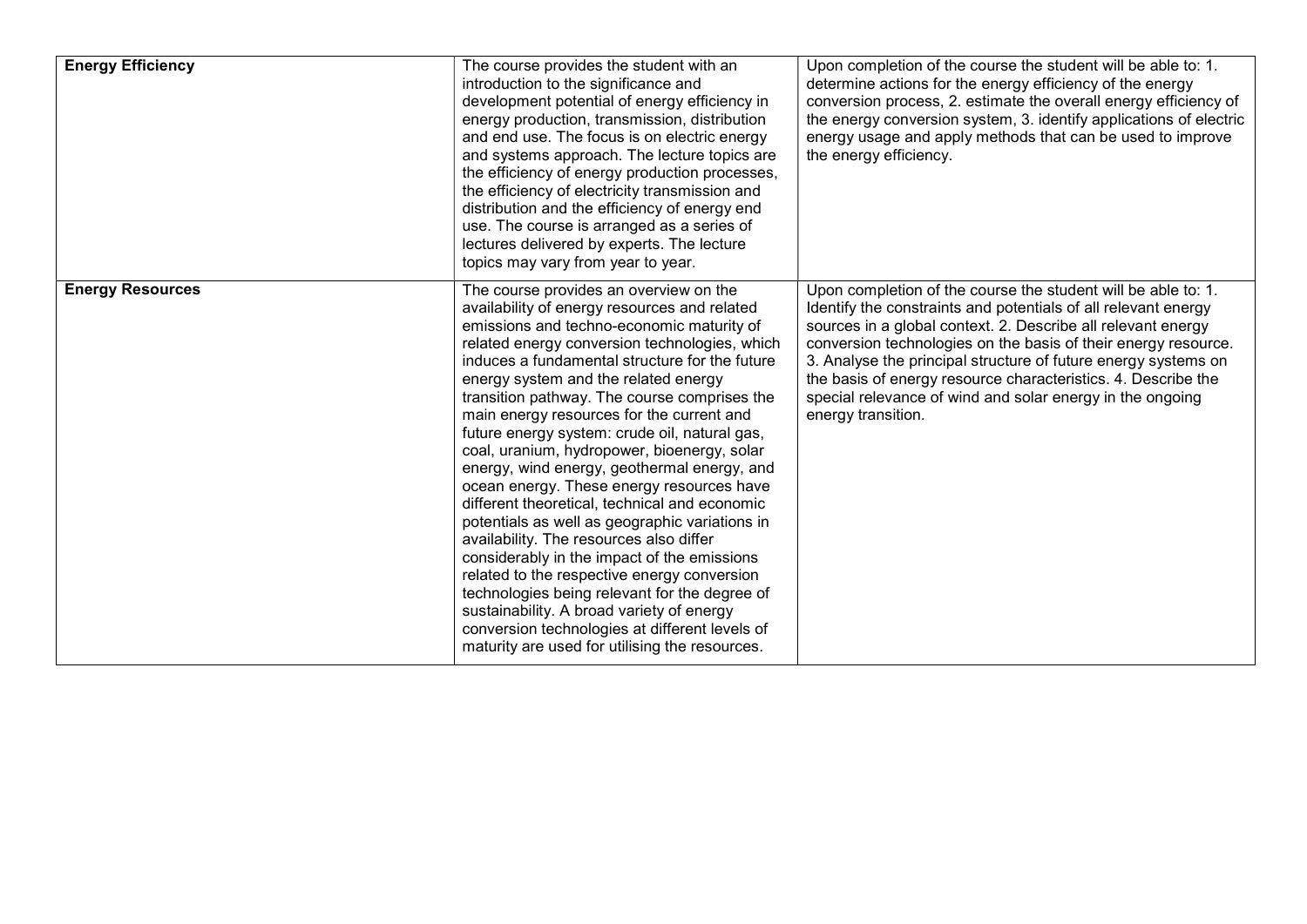| <b>Energy Systems Engineering</b>                  | History and fundamentals of thermodynamics<br>and energy engineering. Modern problems of<br>power plant engineering. Combined heat and<br>power production, especially from biomass.<br>Fundamentals of steam and gas turbines in<br>energy production. Engineering design: heat<br>and mass balances in the design of small scale<br>energy systems. Systems engineering.<br>Planning and implementation of energy<br>systems. Economic optimization of energy<br>system projects. | Upon completion of the course the student will be able to 1.<br>describe different types of energy production processes, 2.<br>utilize thermodynamics and heat and mass balances in the<br>design of small scale energy systems, 3. use a "Systems<br>Engineering" type approach to define the design values for<br>energy production processes, 4. define small scale bioenergy<br>production projects, 5. understand how plant requirements<br>affect the planning and implementation phases of small energy<br>systems, and 6. define economic constraints to small scale<br>energy processes.                                                                                           |
|----------------------------------------------------|-------------------------------------------------------------------------------------------------------------------------------------------------------------------------------------------------------------------------------------------------------------------------------------------------------------------------------------------------------------------------------------------------------------------------------------------------------------------------------------|---------------------------------------------------------------------------------------------------------------------------------------------------------------------------------------------------------------------------------------------------------------------------------------------------------------------------------------------------------------------------------------------------------------------------------------------------------------------------------------------------------------------------------------------------------------------------------------------------------------------------------------------------------------------------------------------|
| <b>Fluid Machinery</b>                             | Axial and radial turbomachinery design, design<br>of hydro turbines, design of wind turbines, fluid<br>machinery operating maps, velocity triangles.<br>The course is affiliated on the sustainability of<br>energy systems and based on international<br>scientific research.                                                                                                                                                                                                      | Upon completion of the course the students are able 1. To<br>choose a right type of fluid machinery for each application 2. To<br>calculate velocity triangles for different machines 3. To make a<br>preliminary design for different fluid machinery 4. To understand<br>principles of flow theories behind design methodologies.                                                                                                                                                                                                                                                                                                                                                         |
| <b>Power Exchange Game for Electricity Markets</b> | Electricity purchase/sale, OTC markets,<br>physical products on the power exchange<br>(Elspot and Elbas), financial products on the<br>power exchange (DS Futures and Futures), risk<br>management.                                                                                                                                                                                                                                                                                 | Upon completion of the course the student will be able to: Plan<br>electricity purchase and sale in an economically viable way,<br>recognize the most common risk management instruments and<br>basic mechanisms of demand response in electricity markets,<br>and exploit financial products of the power exchange in risk<br>management and trade electricity in day ahead and intraday<br>markets. These skills will be practised in a power exchange<br>game, after which the student will be able to analyse and<br>interpret the game results.                                                                                                                                        |
| <b>Power Plant Design</b>                          | Special features of different power plant types.<br>Engineering design: planning and design of<br>power plants and distributed energy systems,<br>simulation and modelling. Implementation of<br>power plant projects. Utilisation and control of<br>power plants, emission reduction. Future<br>energy systems.                                                                                                                                                                    | Upon completion of the course the students will be able to 1.<br>explain the advanced processes of thermal power plants (excl.<br>nuclear energy), 2. describe the methods used for the reduction<br>of emissions related to energy production, 3. estimate the<br>impact of power plant control on the utilization economy and<br>usability, 4. apply thermodynamics and mass and energy<br>balances to improve the efficiency and the operation of the<br>energy processes, 5. design power plant processes for the<br>production of electricity and heat and select the appropriate<br>auxiliary equipment, and 6. describe the phases in the<br>implementation of power plant projects. |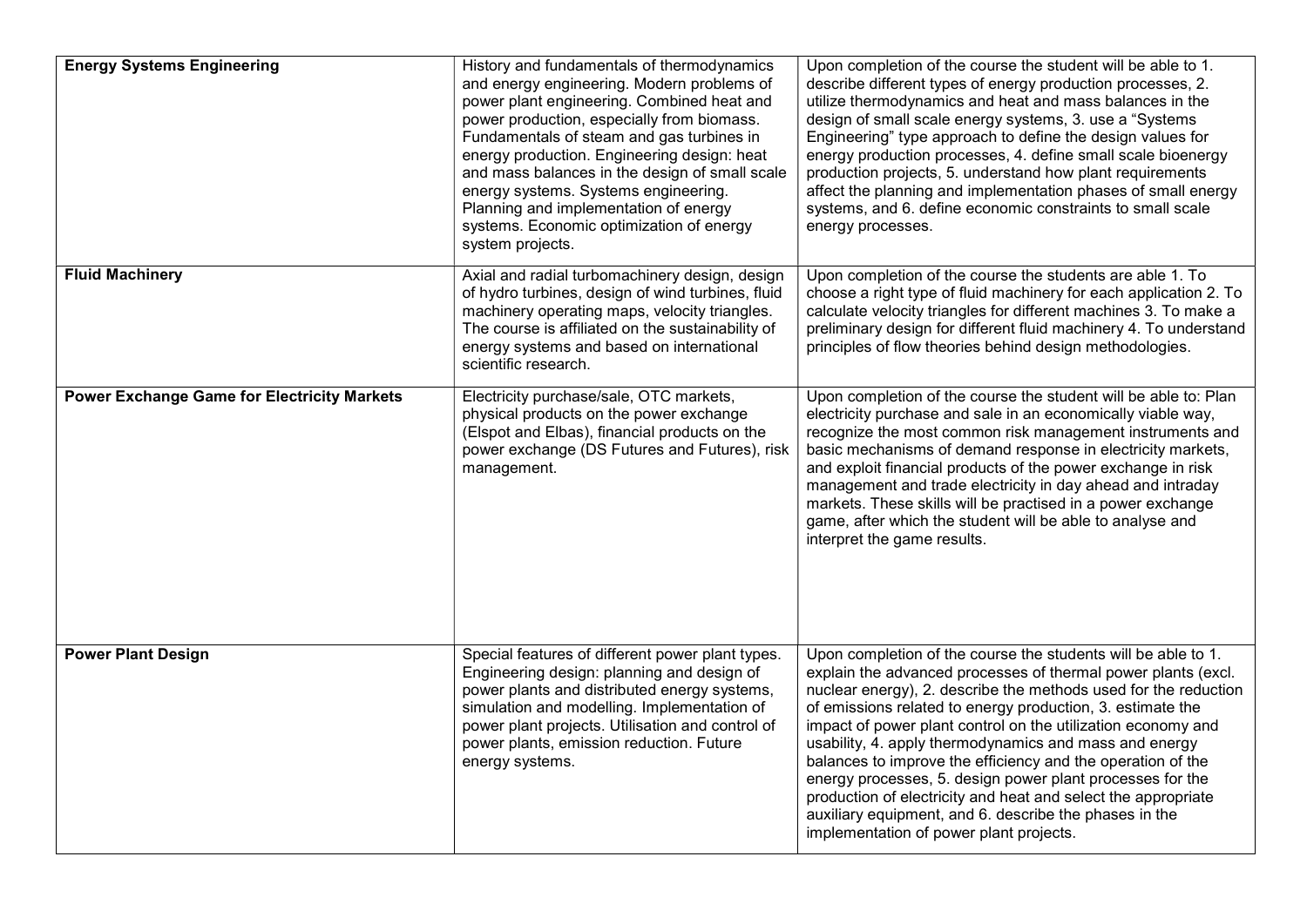| <b>Renewable Energy Technology</b> | The course is focused on the conversion of the<br>resources to electricity. The RE technologies<br>discussed in the course are: wind turbines,<br>solar photovoltaics, solar thermal electricity<br>generation and hydropower plants. The storage<br>technologies covered comprise a general<br>overview and in particular include battery<br>storage, pumped hydro energy storage and<br>Power-to-X technologies, including seawater<br>reverse osmosis desalination. All technologies<br>are classified with respect to their applications,<br>efficiency, maturity, economics, industrial<br>scaling and expected relevance for the ongoing<br>energy transition. | Upon completion of the course the student will be able to: 1.<br>Identify the major renewable energy (RE) conversion<br>technologies, mainly converting resources to electricity. 2.<br>Describe the major characteristics of the technologies, in<br>particular applications, efficiency, economics, industrial scale<br>and future prospects. 3. Analyse the need for storage and<br>Power-to-X technologies and their different fields of application<br>based on their key technical and economic features. |
|------------------------------------|----------------------------------------------------------------------------------------------------------------------------------------------------------------------------------------------------------------------------------------------------------------------------------------------------------------------------------------------------------------------------------------------------------------------------------------------------------------------------------------------------------------------------------------------------------------------------------------------------------------------------------------------------------------------|-----------------------------------------------------------------------------------------------------------------------------------------------------------------------------------------------------------------------------------------------------------------------------------------------------------------------------------------------------------------------------------------------------------------------------------------------------------------------------------------------------------------|
|------------------------------------|----------------------------------------------------------------------------------------------------------------------------------------------------------------------------------------------------------------------------------------------------------------------------------------------------------------------------------------------------------------------------------------------------------------------------------------------------------------------------------------------------------------------------------------------------------------------------------------------------------------------------------------------------------------------|-----------------------------------------------------------------------------------------------------------------------------------------------------------------------------------------------------------------------------------------------------------------------------------------------------------------------------------------------------------------------------------------------------------------------------------------------------------------------------------------------------------------|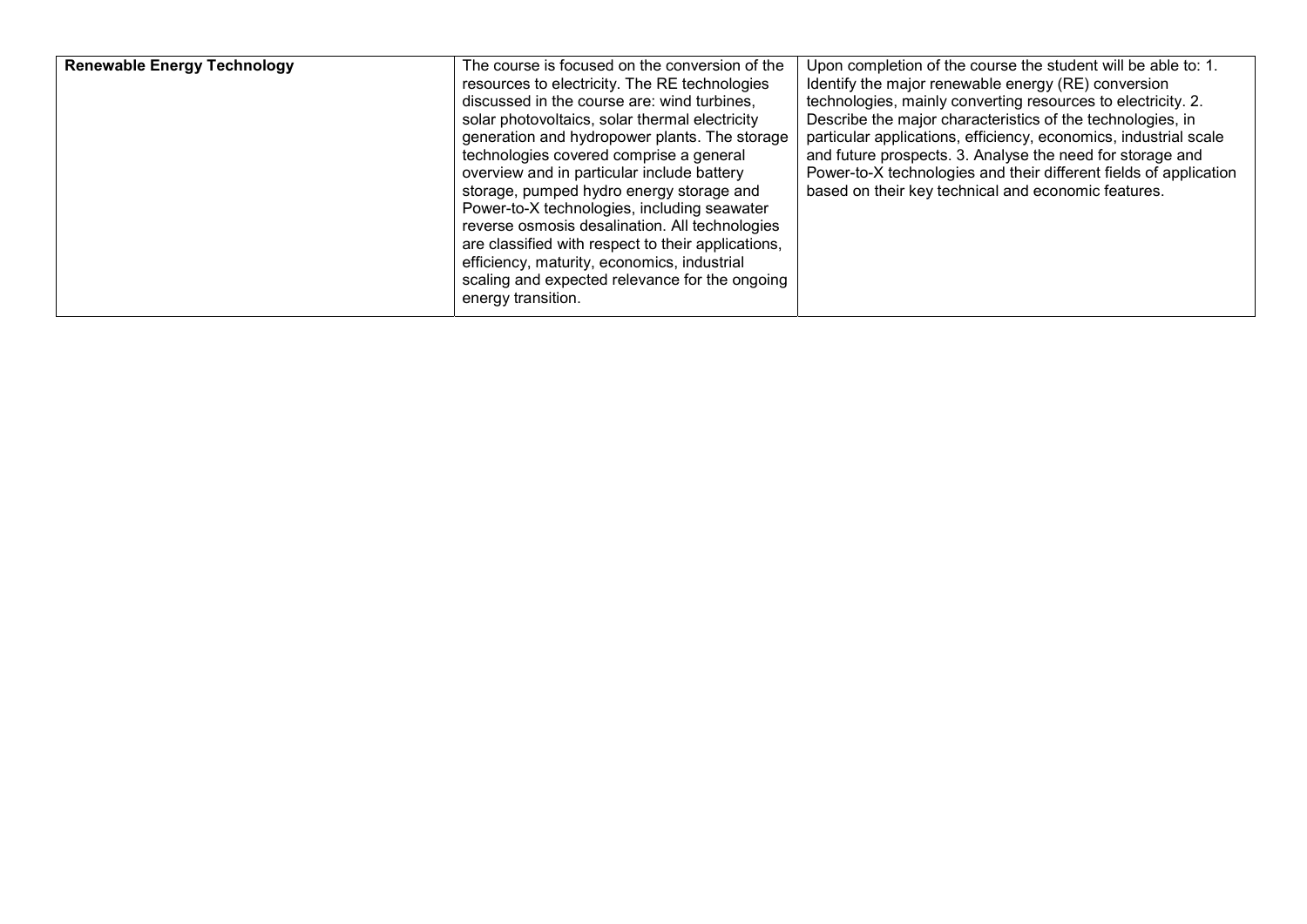## Courses 2nd year LUH

| <b>Course title</b>                   | <b>Course contents</b>                                                                                                                                                                                                                                                                                                                                         | <b>Learning outcomes</b>                                                                                                                                                                                                                                                                                                                                                                                                                                                                                                                                                                                                                                                                                                                                                                                                                                                                                                                                                                                  |
|---------------------------------------|----------------------------------------------------------------------------------------------------------------------------------------------------------------------------------------------------------------------------------------------------------------------------------------------------------------------------------------------------------------|-----------------------------------------------------------------------------------------------------------------------------------------------------------------------------------------------------------------------------------------------------------------------------------------------------------------------------------------------------------------------------------------------------------------------------------------------------------------------------------------------------------------------------------------------------------------------------------------------------------------------------------------------------------------------------------------------------------------------------------------------------------------------------------------------------------------------------------------------------------------------------------------------------------------------------------------------------------------------------------------------------------|
| <b>Combustion Technology</b>          | • Fundamentals, types and spread of flames •<br>Balance of amount of substance, mass and energy<br>• Chemical kinetics<br>• Ignition processes<br>• Characteristic numbers<br>• Calculation and model approaches<br>• Emissions<br>• Technical applications                                                                                                    | This course conveys fundamentals of combustion technology and<br>its applications. After successfully completing the course,<br>students will be able to • differentiate between types of<br>combustion and describe different types in detail, • make up the<br>balance for combustion processes, • explain typical examples of<br>applications for various types of combustion, • identify potentials<br>for reducing emissions and to evaluate them.                                                                                                                                                                                                                                                                                                                                                                                                                                                                                                                                                   |
| <b>Electrical Energy Storage</b>      | Electrical energy storage application areas and their<br>associated business models, storage characteristics<br>and applications, important storage technologies,<br>operational behaviour of energy storages, basic<br>energy storage operation concepts                                                                                                      | This course imparts knowledge on the selection and application of<br>electrical energy storage. Successfully completing the modules of<br>this course provide: • an overview of important electrical energy<br>storage application areas and their associated business models •<br>the ability to calculate important parameters of storage<br>characteristics and storage applications • knowledge of important<br>storage technologies, explaining their function, and familiarity with<br>their properties and fields of application • the ability to<br>describe/explain the operational behaviour of energy storages<br>based on a simulation model (Unified Energy Model) and how to<br>effectively use the model to calculate storage application (using<br>MS Excel) • an understanding of the basic energy storage<br>operation concepts and the ability to formulate basic strategies for<br>selected applications • an overview of the approaches for<br>technology selection and dimensioning |
| <b>Electrical Machines and Drives</b> | The overview includes knowledge on construction, in-<br>service behavior and control as well as application<br>range and economic importance of these motors. The<br>lecture is designed for developers of drive systems<br>and for users of small electrical machines in order to<br>support them in the choice of a motor in a specific<br>case of operation | This lecture gives a basic overview of electrical machine types<br>with special emphasis on small motors and servo drives with an<br>output power smaller than 1 kW.                                                                                                                                                                                                                                                                                                                                                                                                                                                                                                                                                                                                                                                                                                                                                                                                                                      |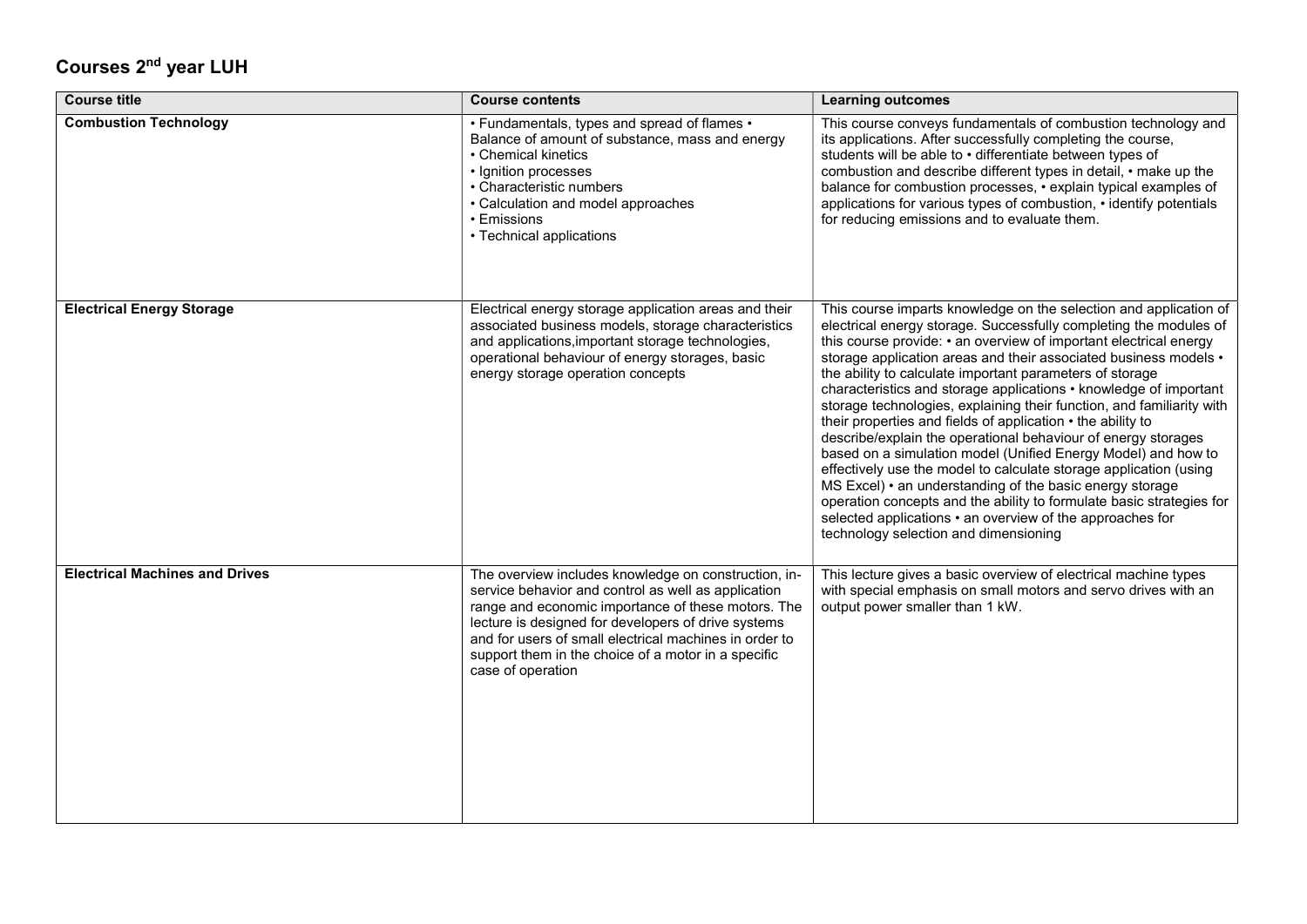| <b>Electrical Machines for eAutomotive Traction Applications</b> | Introduction, Lecture Overview, Organization,<br>Emobility Market Development & Overview, Power &<br>Torque Requirements for Passenger Cars, WLTC<br>Cycle + Simlified Mass & Drag Model of an Vehicle,<br>Power & Torque Requirements for Electrical<br>Machines, Complex Numbers, PM Machine: Working<br>Principle, Rotating Fields 1: Why m Phases, Rotating<br>Fields 2: Why N Slots, Windings Basic Topologies:<br>Slot / Pole Combinations, Deep Dive: Harmonics 1 &<br>2, PM Machine: Motor Assembly, PM Machine:<br>Electromagnetic Design, PM Machine: Key<br>Performance Data, Losses and Efficiency, PM<br>Machine: Manufacturing & Costs, Current Excited<br>Synchronous Machine: Working Principle, Current<br>Excited Synchronous Machine: Permance &<br>Efficiency; Tutorials | This course enables students to understand key requirements as<br>well as design challenges for electrical machines in the context of<br>the eautomotive market. Next to fundamentals and working<br>principles of electrical machines, several design aspects,<br>manufacturing techniques and product costs are covered. Basic<br>and new technologies are presented and compared according to<br>market demands                                                                                                                                                                                                                                                                                                                                                                                                                                                                                          |
|------------------------------------------------------------------|----------------------------------------------------------------------------------------------------------------------------------------------------------------------------------------------------------------------------------------------------------------------------------------------------------------------------------------------------------------------------------------------------------------------------------------------------------------------------------------------------------------------------------------------------------------------------------------------------------------------------------------------------------------------------------------------------------------------------------------------------------------------------------------------|-------------------------------------------------------------------------------------------------------------------------------------------------------------------------------------------------------------------------------------------------------------------------------------------------------------------------------------------------------------------------------------------------------------------------------------------------------------------------------------------------------------------------------------------------------------------------------------------------------------------------------------------------------------------------------------------------------------------------------------------------------------------------------------------------------------------------------------------------------------------------------------------------------------|
| <b>Electric Power Systems</b>                                    | Mathematical description of symmetrical and<br>unsymmetrical three phase power systems.<br>Transformation of unsymmetrical three phase power<br>systems into three coupled single-phase systems<br>using symmetrical components method. Getting to<br>know of positive, negative and zero sequence<br>equivalent circuits of generators, motors, mains<br>networks, transformers, lines, reactors, capacitors.<br>Getting to know measures for compensation and<br>short circuit current limiting. Calculation of short<br>circuits according to IEC 60909 and calculation of<br>symmetrical and unsymmetrical line-to-ground faults<br>and interruptions.                                                                                                                                   | Students aquire an increase of their knowledge of the structure<br>and the functions of electric power systems as well as of the<br>individual electric devices. After successfully completing the<br>module, students should be able:<br>- to mathematically describe symmetrical and unsymmetrical<br>three phase power systems and their electric devices<br>- to apply the symmetrical components method to unsymmetrical<br>three phase power systems<br>- to describe, parameterise and apply the equivalent circuits of the<br>positive, negative and zero sequence equivalent circuits of<br>generators, motors, mains networks, transformers, lines, reactors,<br>capacitors<br>- to carry out short circuits calculation according to IEC 60909<br>- to apply the symmetrical components method tot he calculation<br>of symmetrical and unsymmetrical line-to-ground faults and<br>interruptions |
| <b>Electrothermal Processing (Electrotechnology)</b>             | Principles of electrotechnologies, energy demand of<br>electrothermal processing; advantages of<br>electrothermal processing against fuel-fired<br>processing; direct and indirect heating methods;<br>fundamentals of direct and indirect heating;<br>fundamentals and applications of direct and indirect<br>resistance heating; fundamentals and applications of<br>induction heating; fundamentals and applications of<br>dielectric heating; calculation, simulation and design<br>of induction heating installations; energy efficiency<br>and CO2 aspects of electrothermal processing                                                                                                                                                                                                | Learning of fundamentals and applications of principles and the<br>industrial use of electrotechnologies, training in calculation and<br>design of electrothermal processes                                                                                                                                                                                                                                                                                                                                                                                                                                                                                                                                                                                                                                                                                                                                 |